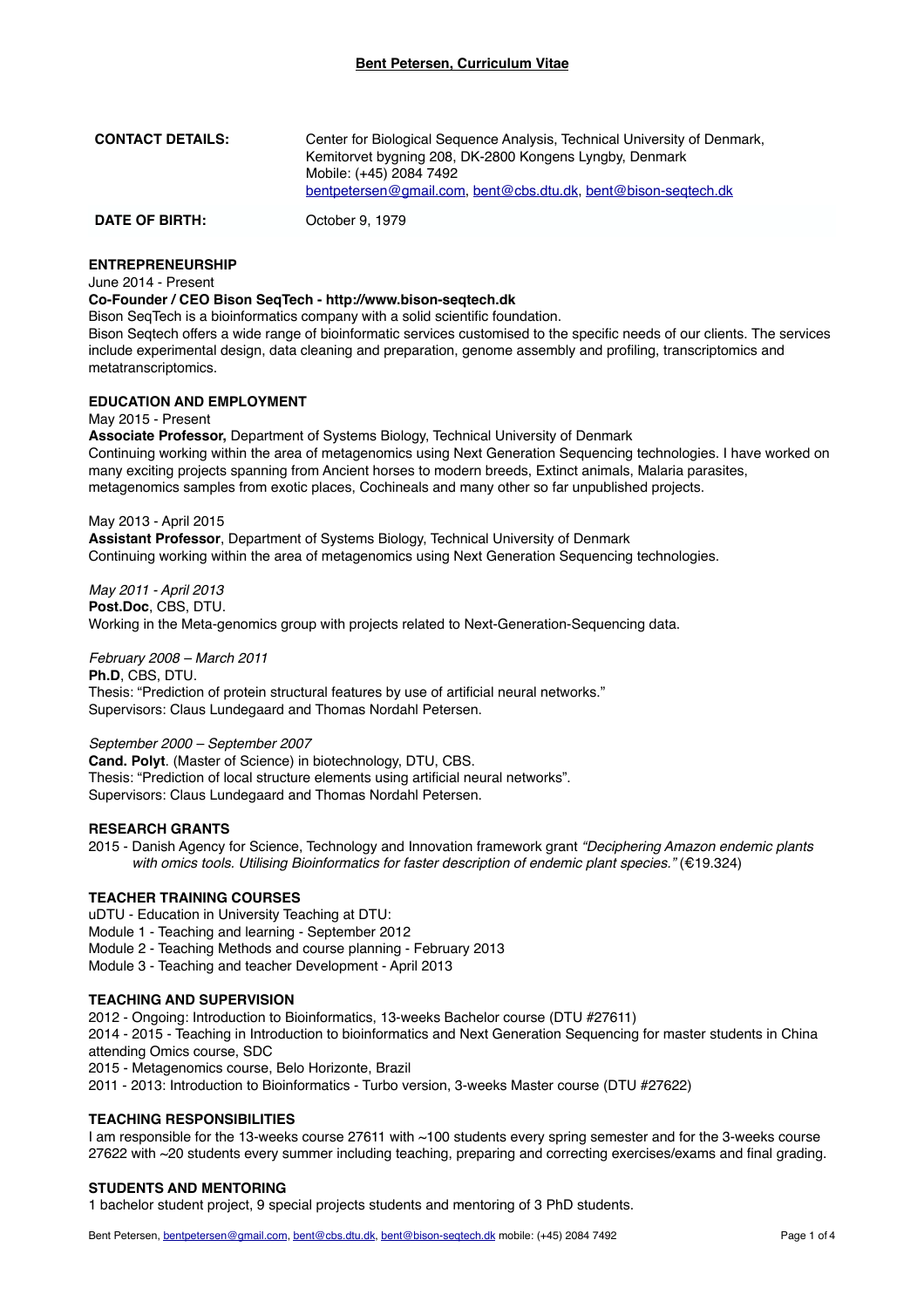#### **INTERNATIONALLY GIVEN TALKS 2016**

BioVisionAlexandria (BVA) 2016 conference on the 13th April http://www.bibalex.org/bva2016/home/home.aspx

Faculty of Pharmacy- Cairo University Seventh International Scientific Conference on the 16th April with the title: "From sequence to knowledge: How DNA sequencing is changing science" http://www.pharma.cu.edu.eg/conference.aspx

Aimst University, Malaysia at the 3rd Regional Conference on Biosensors, Biodiagnostics and Biotechnology 2016 on the 21th April with the title: "Supercomputing in Biotechnology industry: making big data widely applicable". http://www.aimst.edu.my/3rdRC4Bs-2016/index.html

# **2015**

DeiC Conference 2015 - Supercomputer kortlægger danskernes arvemasse

# **2014**

March 2014 - Metagenomics Workshop - III International Workshop on Environmental Microbiology, Brazil

# **EDITORIAL COMMITMENTS**

March 2014 - February 2016 **Assistant Editor** - De Gruyter Open Journal:Methods in Next Generation Sequencing

Since 2010 have been acting as reviewer for:

- Amino Acids
- Bioinformatics
- Immunome Research
- Journal of Theoretical Biology
- International Journal of Molecular Sciences
- PLOS ONE
- Molecular Ecology Resources
- ISMB 2014/2015 Travel fellowships

**BIOLOGICAL SKILLS:** Bioinformatics, Computational biology, DNA Sequencing, NGS data analysis, metagenomics, protein structure prediction, Genomics, Genome assembly of: Bacteria, insects, mammals, metagenomics samples, parasites and highly complex organisms.

**COMPUTATIONAL SKILLS:** Shared Memory architecture Machines, Massive data handling, Super computing expertise, Moab/Torque resource manager, Neural networks, machine learning, experience with Perl, Unix Scripting and basic knowledge of MySQL databases

**INTERPERSONAL SKILLS:** Team-worker, networking, extrovert, hard-working, efficient, analytical, disciplined, intercultural, flexible, open-minded

# **PUBLIC PROFILES:**

Blog: http://www.bpetersen.dk/blog Linkedin: https://www.linkedin.com/in/bentpetersen Twitter:<https://twitter.com/bentpetersen> Company:<http://bison-seqtech.dk>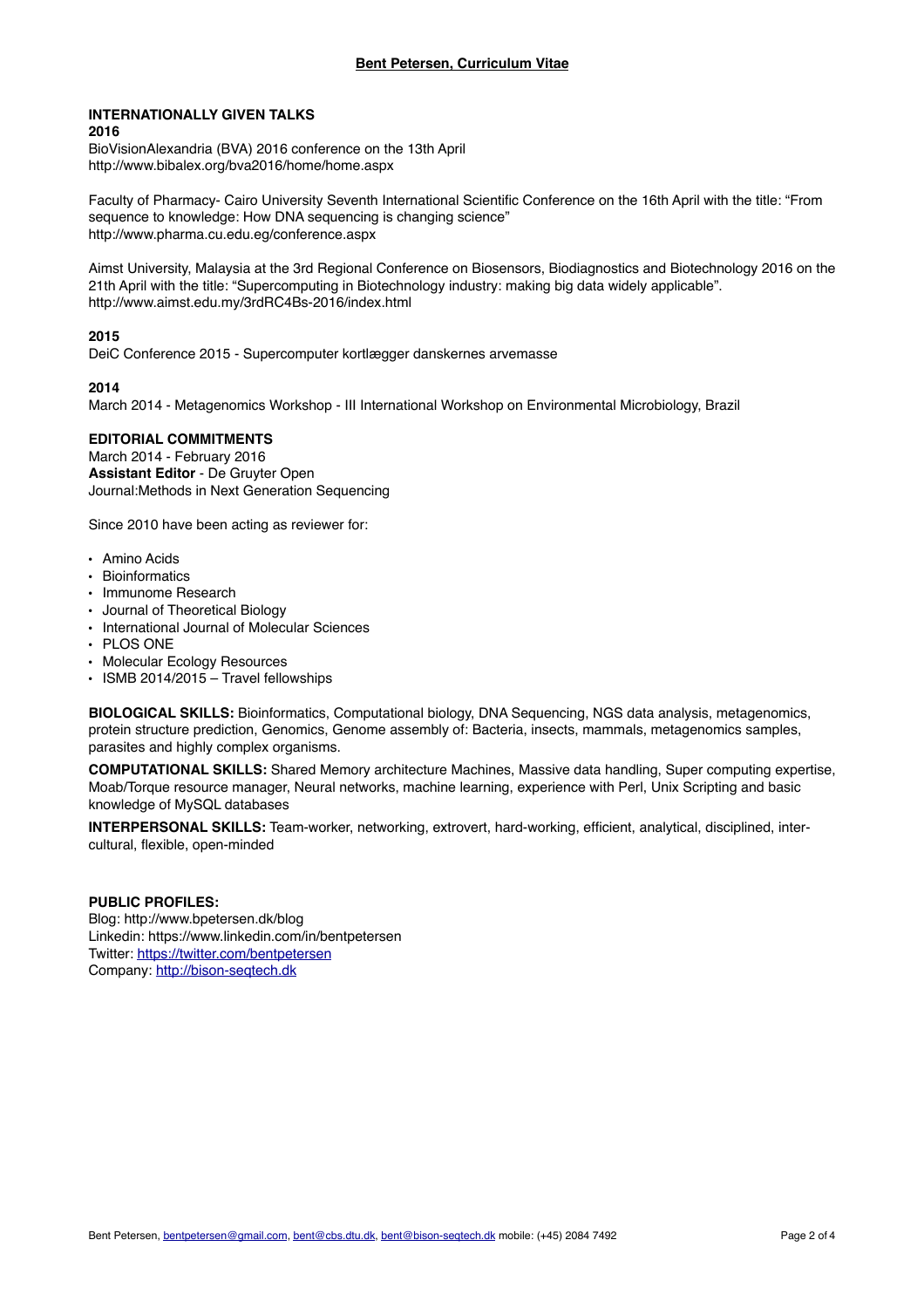## **Bent Petersen, Curriculum Vitae**

# **PUBLICATIONS:**

- 1. **A generic method for assignment of reliability scores applied to solvent accessibility predictions. Petersen, B**., Petersen, T., Andersen, P., Nielsen, M. & Lundegaard, C. *BMC Structural Biology* 9**,** 51 (2009)
- 2. **NetTurnP Neural Network Prediction of Beta-turns by Use of Evolutionary Information and Predicted Protein Sequence Features. Petersen, B**., Lundegaard, C. & Petersen, T. N.

*PLoS One* **5,** e15079 (2010).

3. **Recalibrating Equus evolution using the genome sequence of an early Middle Pleistocene horse.** Ludovic Orlando, Aurélien Ginolhac, Guojie Zhang, Duane Froese, Anders Albrechtsen, Mathias Stiller, Mikkel Schubert, Enrico Cappellini, **Bent Petersen**, Ida Moltke, Philip L. F. Johnson, Matteo Fumagalli, Julia T. Vilstrup, Maanasa Raghavan, Thorfinn Korneliussen, Anna-Sapfo Malaspinas, Josef Vogt, Damian Szklarczyk, Christian D. Kelstrup, Jakob Vinther, Andrei Dolocan, Jesper Stenderup, Amhed M. V. Velazquez, James Cahill, Morten Rasmussen et al.,

*Nature Letters*, Nature 499, 74–78 (04 July 2013) doi:10.1038/nature12323

4. **Speciation with gene flow in equids despite extensive chromosomal plasticity.** Hákon Jónsson, Mikkel Schubert, Andaine Seguin-Orlando, Aurélien Ginolhac, Lillian Petersen, Matteo Fumagalli, Anders Albrechtsen, **Bent Petersen**, Thorfinn S. Korneliussen, Julia T. Vilstrup, Teri Lear, Jennifer Leigh Myka, Judith Lundquist, Donald C. Miller, Ahmed H. Alfarhan, Saleh A. Alquraishi, Khaled A. S. Al-Rasheid, Julia Stagegaard, Günter Strauss, Mads Frost Bertelsen, Thomas Sicheritz-Ponten, Douglas F. Antczak, Ernest Bailey, Rasmus Nielsen, Eske Willerslev, and Ludovic Orlando

**PNAS** 2014 ; published ahead of print December 1, 2014, doi:10.1073/pnas.1412627111

## 5. **Whole Genome Analyses Resolve Early Branches in the Tree of Life of Modern Birds.**

Jarvis ED, Mirarab S, Aberer AJ, Li B, Houde P, Li C, Ho SYW, Faircloth BC, Nabholz B, Howard JT, Suh A, Weber CC, Fonseca RRd, Li J, Zhang F, Li H, Zhou L, Narula N, Liu L, Ganapathy G, Boussau B, Bayzid MdS, Zavidovych V, Subramanian S, Gabaldón T, Capella-Gutiérrez S, Huerta-Cepas J, Rekepalli B, Munch K, Schierup M, Lindow B, Warren WC, Ray D, Green RE, Bruford M, Zhan X, Dixon A, Li S, Li N, Huang Y, Derryberry EP, Bertelsen MF, Sheldon FH, Brumfield RT, Mello CV, Lovell PV, Wirthlin M, Schneider MPC, Prosdocimi F, Samaniego JA, Velazquez AMV, Alfaro-Núñez A, Campos PF, **Petersen B**, Sicheritz-Ponten T, Pas A, Bailey T, Scofield P, Bunce M, Lambert DM, Zhou Q, Perelman R, Driskell AC, Shapiro B, Xiong Z, Zeng Y, Liu S, Li Z, Liu B, Wu K, Xiao J, Yinqi X, Zheng Q, Zhang Y, Yang H, Wang J, Smeds L, Rheindt FE, Braun M, Fjeldsa J, Orlando L, Barker K, Jønsson KA, Johnson W, Koepfli KP, OBrien S, Haussler D, Ryder OA, Rahbek C, Willerslev E, Graves GR, Glenn TC, McCormack J, Burt D, Ellegren H, Alström P, Edwards SW, Stamatakis A, Mindell DP, Cracraft J, Braun EL, Warnow T, Jun W, Gilbert MTP, Zhang G

**Science** 12 December 2014: 1320-1331

6. **Prehistoric genomes reveal the genetic foundation and cost of horse domestication.**

Mikkel Schubert, Hákon Jónsson, Dan Chang, Clio Der Sarkissian, Luca Ermini, Aurélien Ginolhac, Anders Albrechtsen, Isabelle Dupanloup, Adrien Foucal, **Bent Petersen**, Matteo Fumagalli, Maanasa Raghavan, Andaine Seguin-Orlando, Thorfinn S. Korneliussen, Amhed M. V. Velazquez, Jesper Stenderup, Cindi A. Hoover, Carl-Johan Rubin, Ahmed H. Alfarhan, Saleh A. Alquraishi, Khaled A. S. Al-Rasheid, David E. MacHugh, Ted Kalbfleisch, James N. MacLeod, Edward M. Rubin, Thomas Sicheritz-Ponten, Leif Andersson, Michael Hofreiter, Tomas Marques-Bonet, M. Thomas P. Gilbert, Rasmus Nielsen, Laurent Excoffier, Eske Willerslev, Beth Shapiro, and Ludovic Orlando **PNAS 2014** - published ahead of print December 15, 2014, doi:10.1073/pnas.1416991111

7. **\*Structural Conservation Despite Huge Sequence Diversity Allows EPCR Binding by the PfEMP1 Family Implicated in Severe Childhood Malaria**

Clinton K.Y. Lau, Louise Turner, Jakob S. Jespersen, Edward D. Lowe, **Bent Petersen,** Christian W. Wang, Jens E.V. Petersen, John Lusingu, Thor G. Theander, Thomas Lavstsen, Matthew K. Higgins **Cell Host & Microbe**[, Available online 4 December 2014, ISSN 1931-3128, http://dx.doi.org/10.1016/j.chom.](http://dx.doi.org/10.1016/j.chom.2014.11.007) 2014.11.007

## 8. **Evolutionary genomics and conservation of the endangered Przewalski's horse** Sarkissian CD, Ermini L, Schubert M, Yang MA, Librado P, Fumagalli M, Jónsson H, Bar-Gal GK, Albrechtsen A, Vieira FG, **Petersen B**, Ginolhac A, Seguin-Orlando A, Magnussen K, Fages A, Gamba C, Lorente-Galdos B, Polani S, Steiner C, Neuditschko M, Jagannathan V, Feh C, Greenblatt CL, Ludwig A, Abramson NI, Zimmermann W, Schafberg R, Tikhonov A, Sicheritz-Ponten T, Willerslev E, Marques-Bonet T, Ryder OA, McCue M, Rieder S, Leeb T, Slatkin M, Orlando L

**Current Biology** - Current Biology 25 (19), 2577-2583

9. **Within-host microevolution of Pseudomonas aeruginosa in Italian cystic fibrosis patients**

Rasmus Lykke Marvig, Daniela Dolce, Lea M. Sommer, **Bent Petersen,** Oana Ciofu, Silvia Campana, Søren Molin, Giovanni Taccetti and Helle Krogh Johansen

**BMC Microbiology 2015**, 15:218 doi:10.1186/s12866-015-0563-9